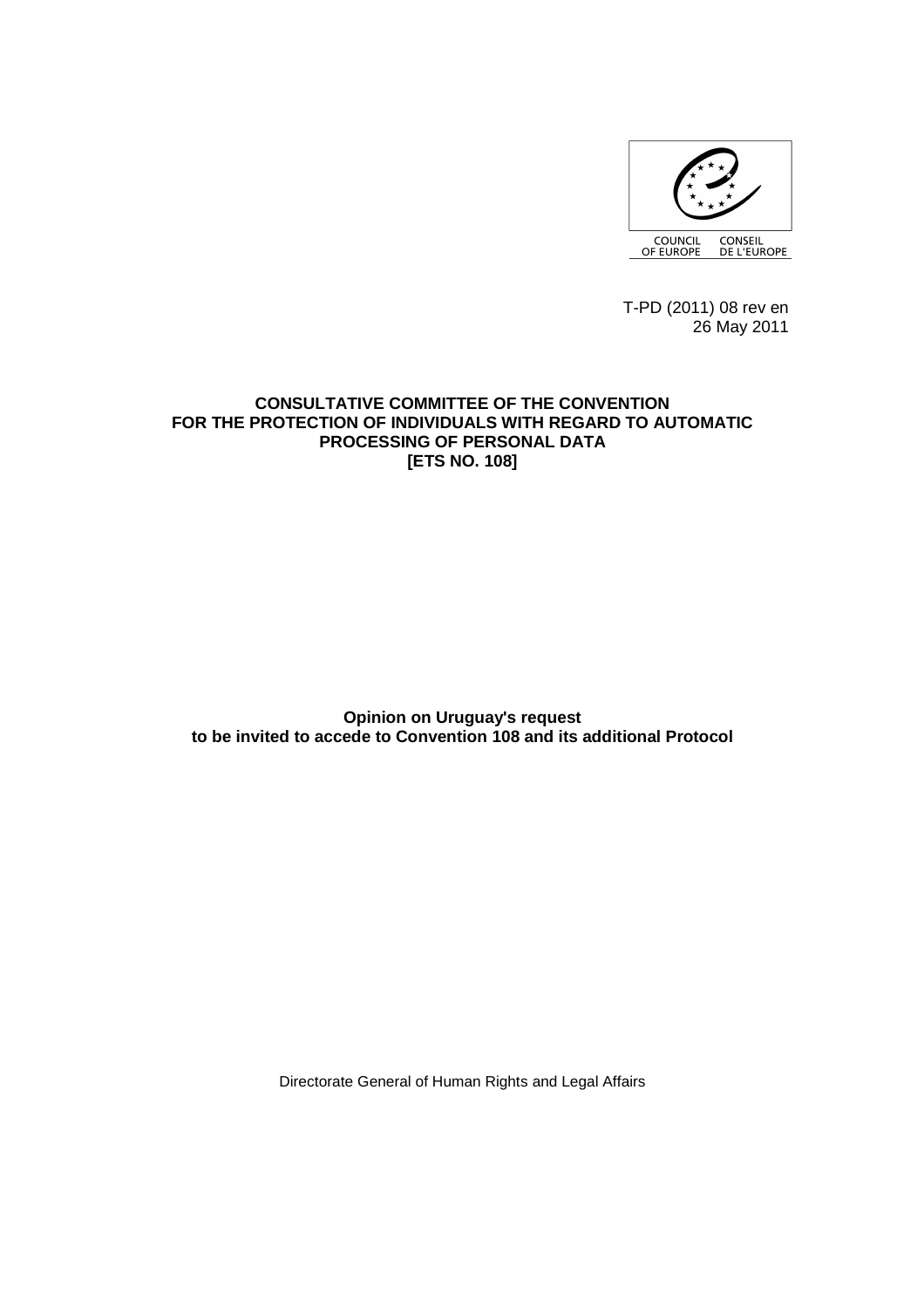## **Introduction**

On 31 March 2011, the Secretary General of the Council of Europe has received a letter from the Minister of Foreign Affairs of Uruguay requesting that Uruguay be invited to accede to Convention for the Protection of Individuals with regard to Automatic Processing of Personal Data (ETS 108, hereafter 'Convention 108'), and to its additional Protocol (CETS 181).

The 43 delegations of the Consultative Committee of the Convention for the Protection of Individuals with regard to Automatic Processing of Personal Data (T-PD) have been invited on 8 April 2011 to indicate by 9 May 2011, if they considered that Uruguay had, in accordance with Article 4.1 of Convention 108, taken the necessary measures in its domestic law to give effect to the basic data protection principles of the Convention. Delegations received a copy of the relevant legislation which was appended to the above mentioned request.

A total of 14 positive replies<sup>1</sup> confirming that Uruguay has taken the necessary measures in its domestic law to give effect to the basic data protection principles of Convention 108 have been received by the Secretariat. No delegation objected. The T-PD thus adopted the following opinion through written procedure.

The T-PD recalls that, in 2008, it invited the Committee of Ministers to take note of its recommendation to allow non-member States with data protection legislation in accordance with Convention 108 to accede to this Convention. The Ministers' Deputies took note of this recommendation and agreed to examine any accession request in light of this recommendation (1031st meeting - 2 July 2008<sup>2</sup>).

The T-PD finally wishes to underline that, on 12 October 2010, the Article 29 Data Protection Working Party adopted a favourable Opinion on the level of protection of personal data in Uruguay in the framework of the adequacy procedure carried out by the European Union.

<sup>1</sup> Bosnia and Herzegovina, Cyprus, the Czech Republic, Estonia, Finland, Hungary, Italy, Latvia, "the former Yugoslav Republic of Macedonia", Monaco, Slovenia, Sweden, Switzerland and the United Kingdom.

<sup>2</sup> https://wcd.coe.int/wcd/ViewDoc.jsp?Ref=CM/Del/Dec(2008)1031&Language=lanEnglish&Ver=o riginal&Site=CM&BackColorInternet=9999CC&BackColorIntranet=FFBB55&BackColorLogged=F FAC75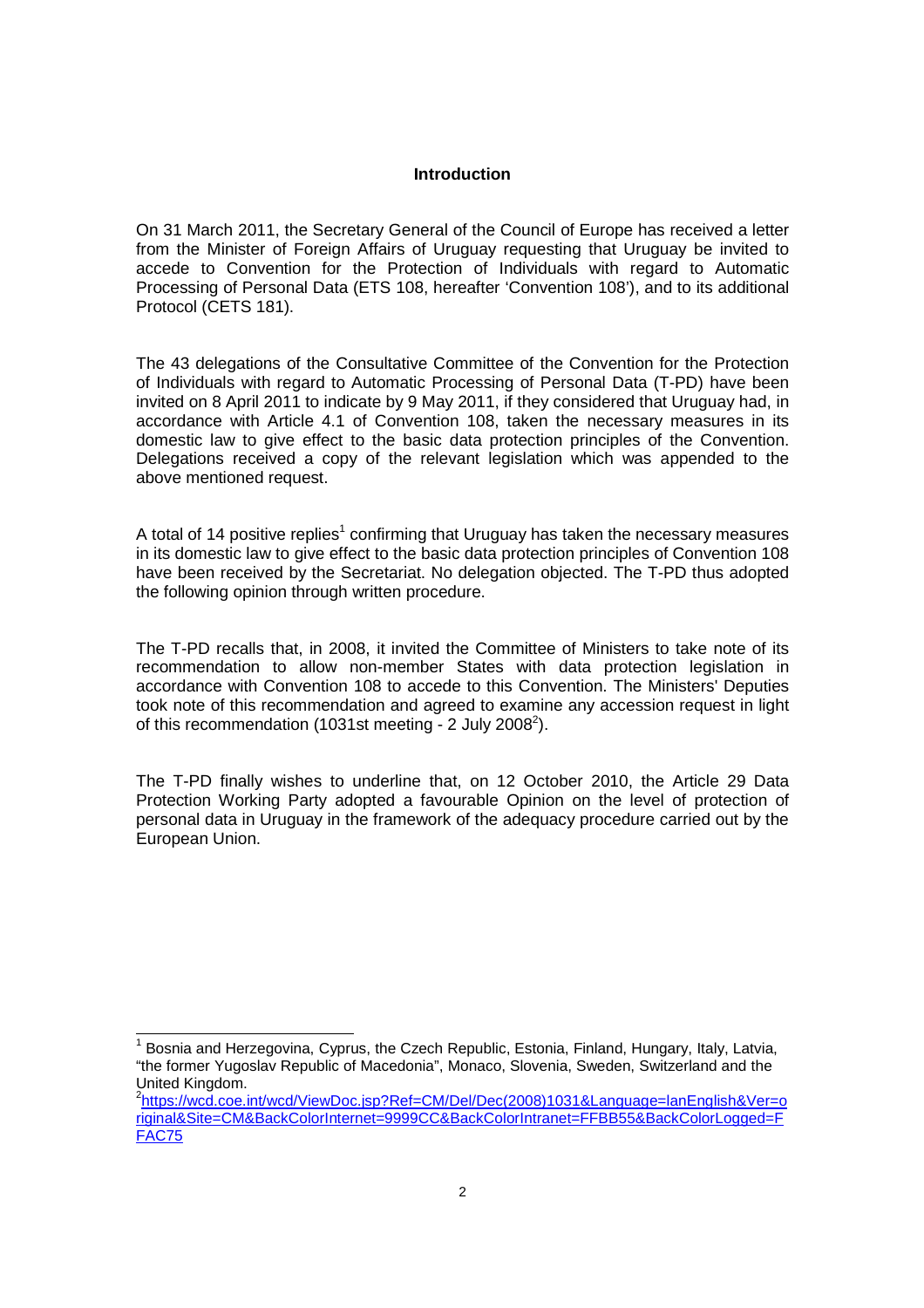## **Opinion**

In accordance with Article 4 of Convention 108, each Party shall take the necessary measures in its domestic law to give effect to the basic principles for data protection set out in the Convention (Chapter II), including its additional Protocol.

The T-PD notes the following:

- Article 72 of the Constitution of the Republic of Uruguay guarantees the fundamental right to the protection of personal data;

- scope of the data protection regime (Articles 1 and 3 of Convention 108): Uruguay's legislation has a comprehensive scope which covers all types of data processing concerning natural persons performed in the public and private sectors, with the exception of those carried out for strictly personal or domestic purposes, together with that of files governed by specific legislation (sectoral data protection provisions) and the derogations constituting a necessary measure in a democratic society in the interests stated in Article 9 of Convention 108 (see below);

 - quality of data (Article 5 of Convention 108): Uruguay's legislation gives effect to the fundamental principles of data protection such as limitation of purposes, quality, lawfulness and good faith, proportionality, accuracy of data and limited time of the retention (cf. Articles 5-8 of the Law);

- special categories of data (Article 6 of Convention 108): Uruguay's legislation provides appropriate safeguards for complementary protection measures for the processing of sensitive data (cf. Articles 18-22 of the Law);

- data security (Article 7 of Convention 108): Uruguay's legislation provides for appropriate measures to be taken for protection against accidental or unauthorised destruction or accidental loss of data (cf. Articles 10-11 of the Law; Article 7 and following. of Decree No. 414/009);

- principle of transparency (Articles 5a and 8a of Convention 108): Uruguay's legislation lays down a general obligation to inform the subject of personal data processing (cf. Articles 13 & 9 of the Law; Article 5 and following. of Decree No. 414/009);

- additional safeguards for the data subject (Article 8b to 8d of Convention 108): Uruguay's legislation provides for and implements the rights of access, rectification (deletion where appropriate), including the right of objection and the right of the data subject to take legal action (cf. Articles 14-17 & 37-45 of the Law; Articles 9-14 of Decree No. 414/009);